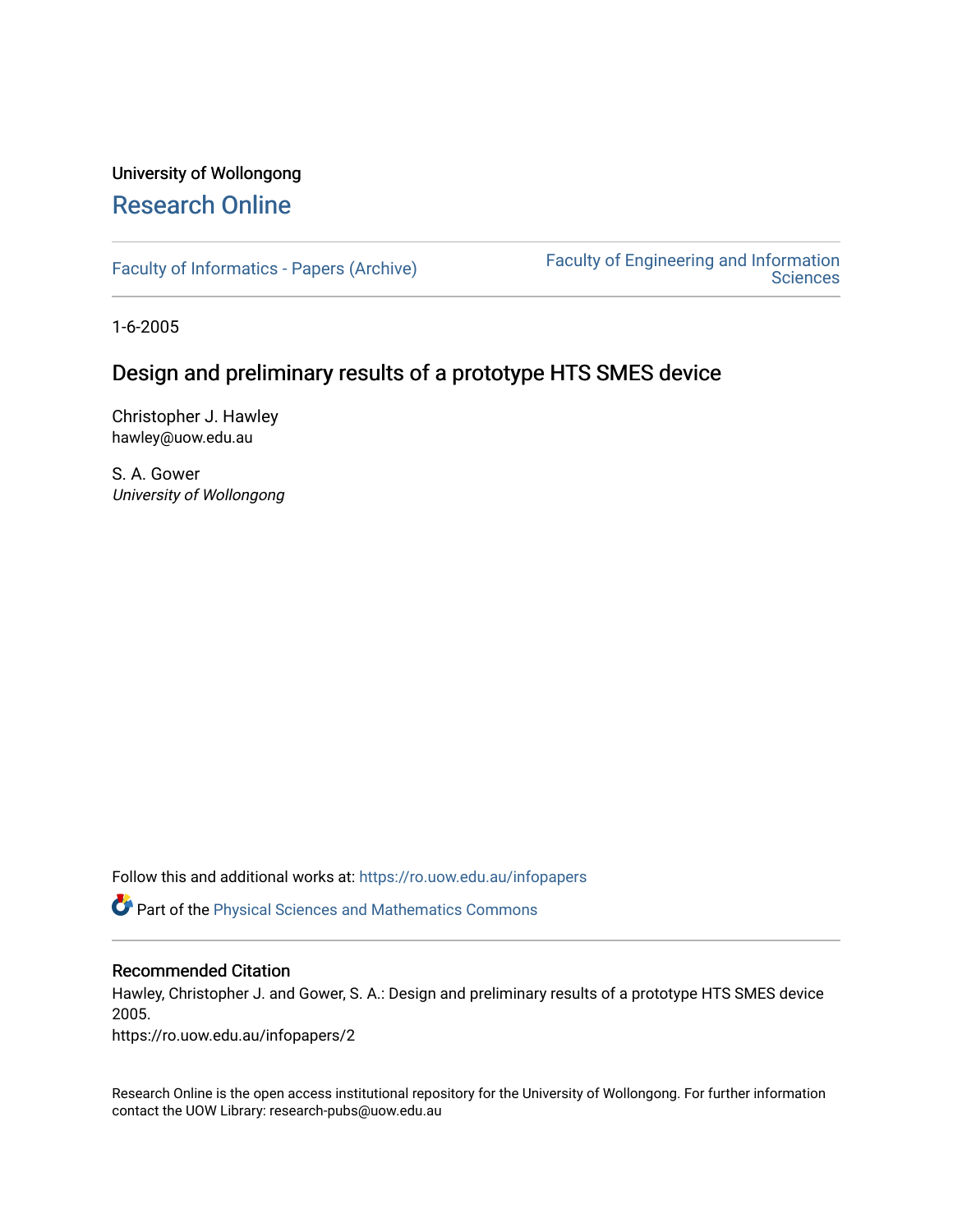# Design and preliminary results of a prototype HTS SMES device

# **Abstract**

The University of Wollongong (UOW) has developed the design for a 20 kJ high transition temperature Superconducting Magnetic Energy Storage (SMES) device, and constructed a nominally 2.5 kJ prototype. The coil for the prototype was wound using High Temperature Superconducting (HTS) BSCCO-2223 tape. It was refrigerated to 20 K using a gaseous helium cold head cryocooler. The SMES device has been constructed as a prototype for a larger commercially realizable system, and hence is capable of supplying a 3-phase load during voltage sags or short (s) power interruptions. This paper discusses the modeling and design of the electromagnetic and thermal aspects of the coil, the Power Control Circuit (PCC), current leads and cryogenic system. Also presented are preliminary results of the SMES coil, cryogenics, and system energy storage and delivery capabilities.

## Keywords

Energy, high-temperature, magnetic, storage, superconducting

## **Disciplines**

Physical Sciences and Mathematics

### Publication Details

This article was originally published as: Hawley, CJ, Gower, SA, Design and preliminary results of a prototype HTS SMES device, IEEE Transactions on Applied Superconductivity, June 2005, 15(2),1899-1902. Copyright IEEE 2005.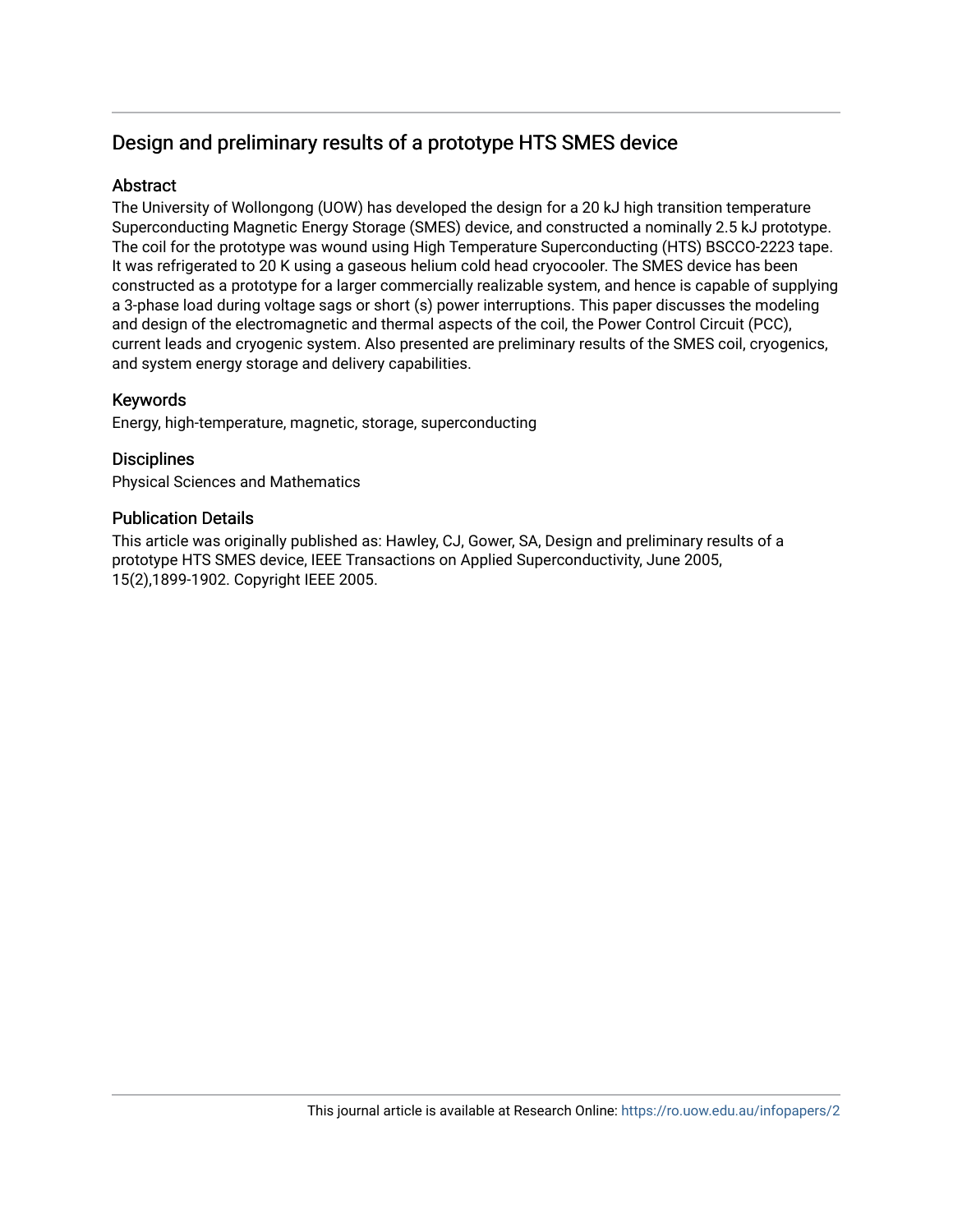# Design and Preliminary Results of a Prototype HTS SMES Device

C. J. Hawley and S. A. Gower

*Abstract—***The University of Wollongong (UOW) has developed the design for a 20 kJ high transition temperature Superconducting Magnetic Energy Storage (SMES) device, and constructed a nominally 2.5 kJ prototype. The coil for the prototype was wound using High Temperature Superconducting (HTS) BSCCO-2223 tape. It was refrigerated to 20 K using a gaseous helium cold head cryocooler. The SMES device has been constructed as a prototype for a larger commercially realizable system, and hence is capable of supplying a 3-phase load during voltage sags or short ( 1 s) power interruptions.**

**This paper discusses the modeling and design of the electromagnetic and thermal aspects of the coil, the Power Control Circuit (PCC), current leads and cryogenic system. Also presented are preliminary results of the SMES coil, cryogenics, and system energy storage and delivery capabilities.**

*Index Terms—***Energy, high-temperature, magnetic, storage, superconducting.**

#### I. INTRODUCTION

**T** HE term power quality refers to the to maintenance of near<br>perfect sinusoidal voltage waveforms for power distribu-<br>tion outware [1]. Distantion of the sinusoidal wave on a sensuo sec tion systems [[1\]](#page-5-0). Distortion of the sinusoidal wave can occur as a result of the introduction of harmonic distortion, fault currents, voltage sags, voltage swells, power interruptions or resonance into the system.

Voltage sags, defined as a transient reduction in the rated AC voltage of a line with a duration of less than one second, are one of the most important power quality issues of concern to end users of electricity [[1\]](#page-5-0).

Momentary interruption or significant reduction in the line voltage of a system can cause sensitive equipment to fail or shutdown. This issue is of particular concern to industrial manufacturers who run continuous processes or consumers who require 100% reliability for electronically sensitive applications such as server farms.

A range of power conditioning devices have been developed that are capable of allowing a load to ride through a voltage sag or even complete power interruption. These include motor-generator sets, constant voltage transformers, static voltage compensators, tap changing regulators and uninterruptible power supplies.

This paper details the design and manufacture of a HTS SMES device. Other HTS SMES designs have been developed

The authors are with the School of Electrical Computer and Telecommunications Engineering (SECTE) at the University of Wollongong (UOW), NSW 2522, Australia (e-mail: hawley@uow.edu.au; steveg@uow.edu.au).

Digital Object Identifier 10.1109/TASC.2005.849328

Cryogenic Cryocooler Cryostat System **HTS Coil** 3¢ Supply PCC  $30$  Load

Fig. 1. Block diagram shows the components of the SMES system and their interaction.

in the US by American Superconductors [\[2](#page-5-0)], and are in progress in Germany [[3\]](#page-5-0) and Korea [\[4](#page-5-0)].

#### II. DESIGN OVERVIEW

The design of the SMES system can be represented as several components that must be integrated to make up the whole system. Each component was designed to meet certain specification criteria in order to obtain a predefined level of performance and also improve the performance of the interdependent components. In this paper, these components are identified as the cryogenic system, the HTS coil and the PCC. The interaction of these components is shown schematically in Fig. 1.

#### III. CRYOGENIC SYSTEM

The cryogenic system was designed to allow the HTS coil to operate at a stable temperature of 25 K via the conduction cooling method. The cryogenics system consists of two components, the cryocooler and the cryostat. The cryocooler chosen was a Leybold 120T cold head supplied by a Leybold Coolpak 6000 gaseous helium compressor. This arrangement was specified to provide approximately 38 W of cooling power at a temperature of 25 K.

The cryostat was designed to house the coil in a vacuum chamber, using radiation baffles, super insulation wrapping and a LN2 buffer to reduce radiative heat loss. A line drawing of the cryostat design is shown in cross-section in Fig. 2.

The HTS coil former was placed directly on the copper cold plate so as to provide a direct thermal contact with the cryocooler cold head. The installation of the finished coil with the vacuum jacket removed is shown in Fig. 3.

The chamber inside the cryostat was pumped down to a pressure of 15 Pa, using a combination of a rotary roughing pump and a turbo molecular pump (this was prior to cooling and the cryo-pump effect reduced the pressure further). The chamber inside the cryostat was quite large, and the thermal mass of the copper in the design also quite substantial. However, the combination of the compressor and the 18 liter LN2 reservoir resulted



Manuscript received October 3, 2004. This work was supported in part by the Australian Research Council SPIRT grant and Metal Manufactures.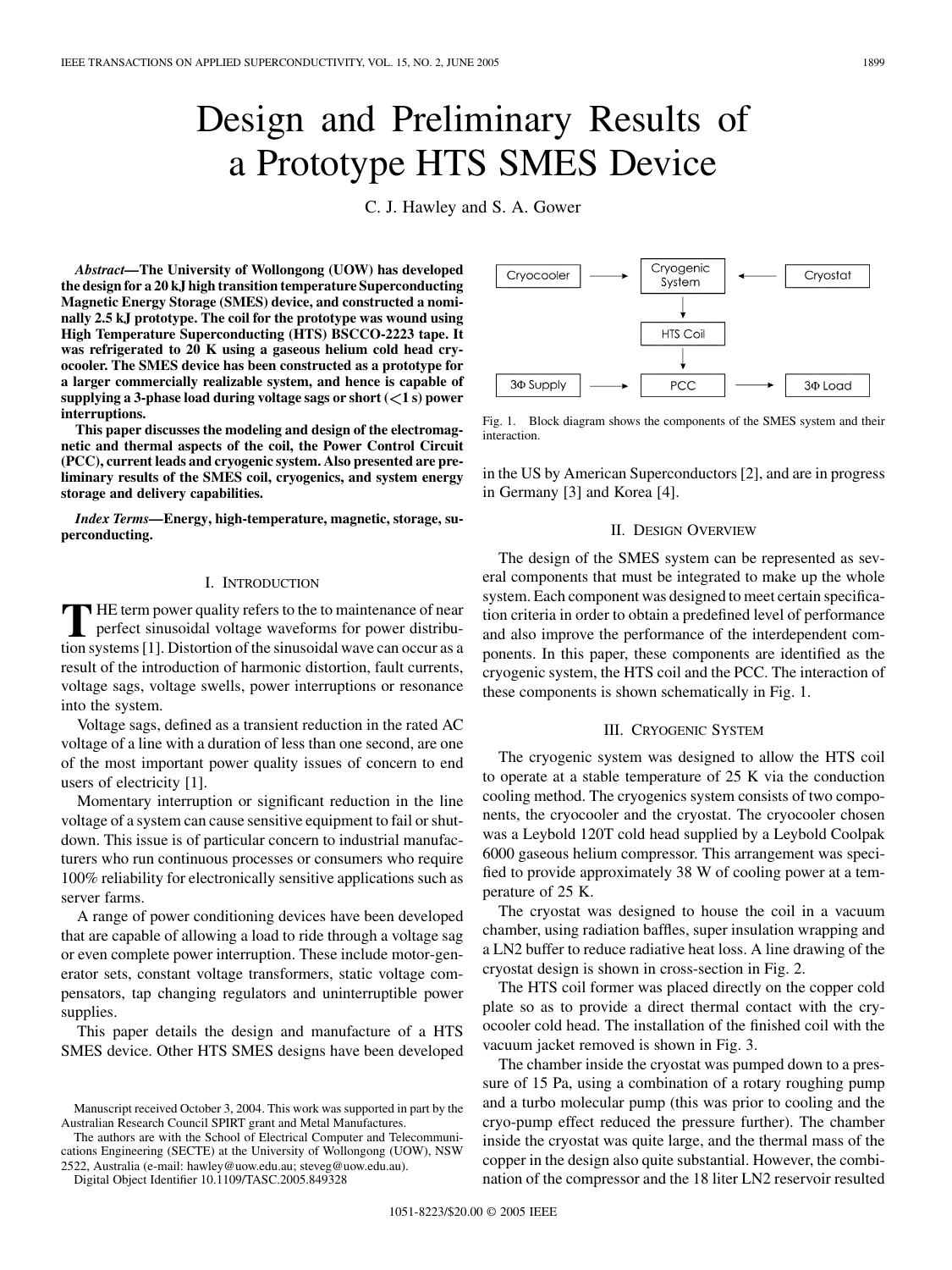

Fig. 2. Line drawing shows cross section of middle of cryostat. The placement of the radiation baffles and cold head are identified.



Fig. 3. Photo of actual HTS SMES coil installed in the cryostat, with the upper bell removed.

in the coil being cooled to a minimum temperature of 23.8 K within 17 hours on the first run. The first cool down was conducted conservatively so as to not overheat the compressor. Subsequent cool downs have improved this time to less than 9 hours. Fig. 4 gives the temperature inside the chamber as a function of time and is representative of the typical cooling curves obtained.

It should be noted that temperature readings were taken either side of the rest periods and the temperature continued to fall even whilst the compressor was switched off. This demonstrated the thermal inertia in the system during cooling that stabilizes once a minimum temperature is reached.

Whilst the minimum temperature value was found to be 23.8 K, it was observed that the temperature rose to 30.4 K when the current leads were connected to the power supply whilst conducting the current-voltage (IV) tests.



Fig. 4. Plot of temperature versus time of SMES cryostat chamber during cool down from 300 K to minimum 23.8 K. Compressor rest periods have been highlighted with temperature measurements made either side.



Fig. 5. Assembly drawing showing the design of the former in three parts, the center piece made of fiberglass resin and the two outer copper sleeves.

TABLE I SMES COIL DESIGN CHARACTERISTICS

| Parameter                        | Value             |
|----------------------------------|-------------------|
| Inner Diameter                   | $0.380 \text{ m}$ |
| Outer Diameter                   | $0.436 \text{ m}$ |
| Height                           | $0.116 \text{ m}$ |
| Tape Length                      | $2000 \text{ m}$  |
| Critical Current in Field at 25K | 120A              |
| Maximum Perpendicular Field      | 695 mT            |
| Inductance                       | 0.345 H           |
| <b>Energy Stored</b>             | $2.48$ kJ         |

Table shows parameters used in design and modeling phase of the coil and estimated resultant energy and critical current values.

#### IV. HTS COIL

The HTS coil was designed to incorporate BSSCO-2223 HTS tape and a former in an air-core coil arrangement. The coil was designed in a solenoid fashion, and the former designed in three pieces. The center of the former, as shown in Fig. 5, was built from a fiberglass resin to minimize any magnetic coupling inside the center of the coil field, and the two sleeves manufactured from copper to aid with heat transfer to the cold head.

The coil itself was designed using Finite Element Modeling (FEM) analysis, by which the magnetic field strengths, inductance and electromagnetic losses could be predicted. The design characteristics for the coil are shown in Table I.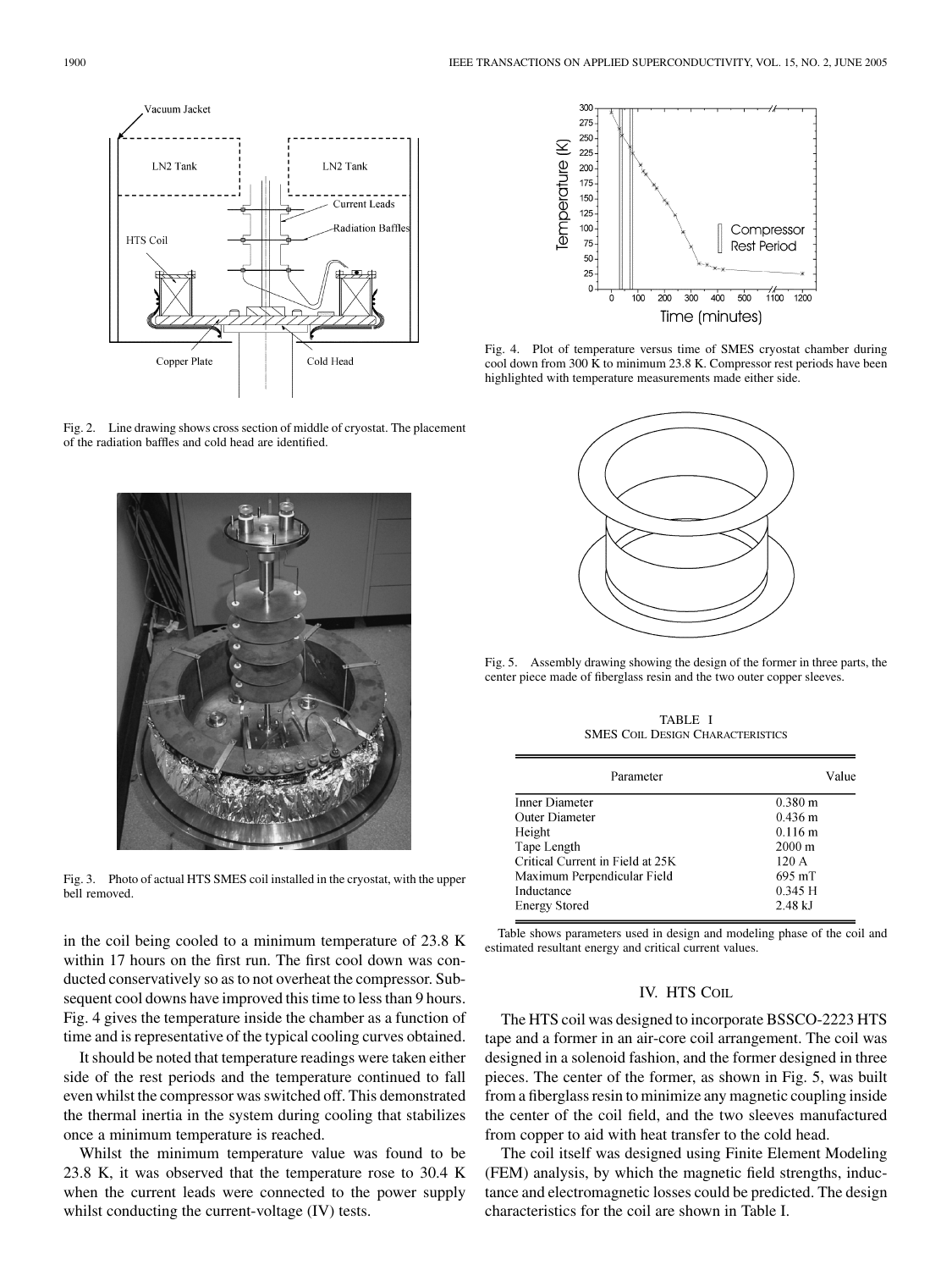

Fig. 6. IV curves for SMES coil obtained experimentally at 30 K and 77 K.



Fig. 7. Circuit diagram representation of SMES PCC. The diagram identifies the SMES coil, mains supply, load, and DC link bus.

The BSSCO-2223 tape used had a nominal critical current  $(I_c)$  of 20 A (@77 K), by estimating the maximum perpendicular magnetic field strength to be 695 mT (using FEM) and assuming a final operating temperature of 25 K, the effective  $I_c$ of the coil could be predicted using the relationship determined from experimental characterization of the tape. The coil was wound with two tapes in parallel to increase the predicted effective  $I_c$  to the specified value of 120 A (@25 K).

The coil was then tested using a four-wire contact IV method with the threshold voltage set to  $1 \mu \text{V/cm}$  to verify the design. The experiment was conducted in a LN2 bath and then replicated at 30 K so that the ratio between the  $I_c$  values could also be observed. The resulting IV curves are shown in Fig. 6.

It was found and can be seen from Fig. 6, that the  $I_c$  value of the coil for 77 K and 30 K was 19.1 A and 90.2 A respectively. The ratio between the two values was 4.7:1, which is greater than the 4:1 ratio predicted. However, the  $I_c$  was lower than expected and reduced the energy storage available to 1.39 kJ.

#### V. POWER CONTROL CIRCUIT

The PCC is an integral part of the design of any SMES system. The PCC must be able detect faults in the mains power then discharge the stored energy in the coil to the load at a controlled rate and within a specified period. It must then recharge the coil from the mains once the fault event has passed.



Fig. 8. Diagram shows the three different modes of the chopper control.

The PCC configuration chosen for the SMES system incorporated a Voltage Sourced Inverter (VSI) placed in series between the source and the load. The layout is shown in Fig. 7.

The advantages of placing the PCC in series with the mains are that detection of voltage sags is less complicated than having a parallel system, and the DC link bus capacitors provide a small buffer against voltage sags, compensating for any lag in reaction time of the SMES inductor.

The inverter and all other circuitry were rated to 300 A, 1200 V to cater for the eventuality that the coil may be upgraded in the future. In addition to this, running the switching devices at much less than their rated current reduces the forward voltage drop across the devices, and hence the losses incurred. Experimental studies have been conducted into further reducing the losses across semiconductor devices using cryoelectronics [\[5](#page-5-0)] or HTS persistent mode current switches [\[6](#page-5-0)].

The operation of the SMES PCC and the behavior of the coil were modeled using the power systems modeling software PSCAD. In particular the behavior of the coil in response to the control the chopper was modeled in three different modes; charge, discharge and steady state. A graphical explanation of these modes is shown in Fig. 8.

The PCC was designed to limit any voltage sags for a period of up to 1 s depending on the depth of the sag. The graph in Fig. 9 shows the modeled DC link voltage and SMES current response to a voltage sag that has a depth of 30%. It can be seen that when the sag is initiated at 0.2 s, the SMES current begins to fall to maintain the DC link voltage to within 5% of the nominal supply voltage. The presence of the DC link capacitance ensures that the DC voltage does not fall below 95% whilst the SMES inductance is switched in.